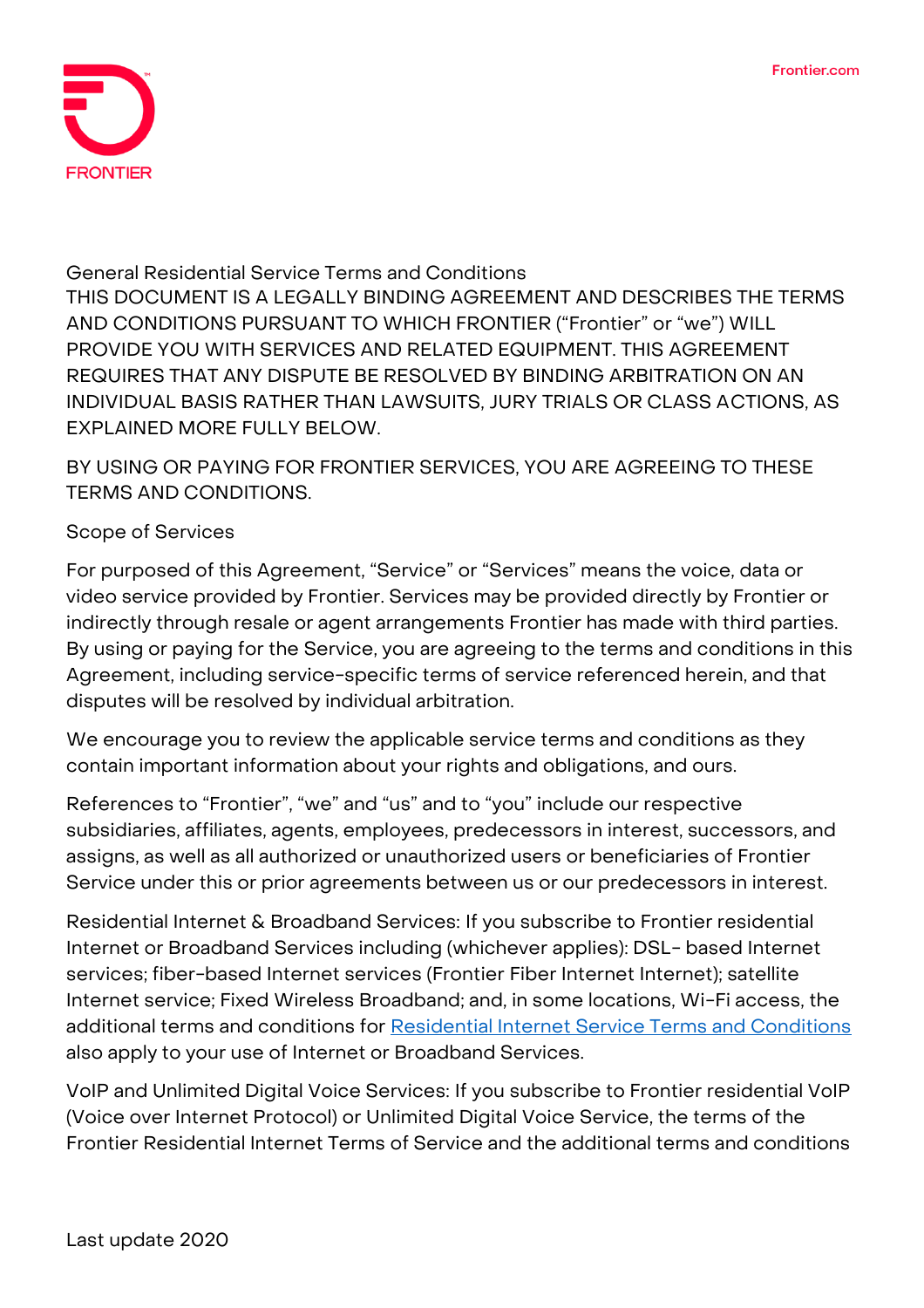

in Exhibit A of the [Frontier Residential Internet Terms of Service](https://frontier.com/~/media/corporate/terms/voice-residential-voip-digital-voice.ashx?la=en) also apply to your use of VoiP and Unlimited Digital Voice Services.

**Video Services:** If you subscribe to Frontier TV (including equipment and programming), the additional terms and conditions at **Frontier TV Terms of Service**.

**Other Services:** Other terms and conditions at Frontier.com/terms or Frontier.com/tariffs or in a separate written agreement you have entered with Frontier may apply. You acknowledge that certain Services may be governed by tariff or schedules filed with the Federal Communications Commission and/or the state public utilities commission. In the event of any inconsistencies between this Agreement and an applicable tariff or schedule, this Agreement shall control including with respect to pricing, early termination charges or cancellation charges for which this Agreement shall control.

**THIS IS A CONTRACT. PLEASE READ THESE TERMS CAREFULLY AS THEY CONTAIN IMPORTANT INFORMATION REGARDING YOUR RIGHTS AND OBLIGATIONS, AND OURS. IF YOU DO NOT AGREE TO THESE TERMS, DO NOT USE THE SERVICE AND CONTACT US IMMEDIATELY TO TERMINATE IT.**

# **Time-Period Term Arrangements**

Frontier may provide discounted term arrangements, gifts and/or promotions to customers who purchase multiple services at the same time ("Bundled Services") and/or commit to a minimum time-period term contract arrangement. If you subscribe to a Bundled Services plan with a term commitment, you agree to maintain such Services for the minimum term of that plan. You understand and agree that you must continue to purchase all Bundled Services, without change, for the minimum term agreed upon to receive any promotional offer, discounted rates, gifts or other incentives. You agree that if you change or discontinue any part of a Bundled Services plan, you may lose all promotional pricing, discounted rates, gifts or other incentives associated with the Bundled Services plan, that the price for each individual Bundled Service may increase, and that any changes will constitute a failure to fulfill the minimum term agreed upon to receive the promotional rate, discount, gift or other incentive. If applicable, the term commitment will automatically renew for the same time period at then applicable rates each time it expires unless you notify Frontier or we notify you of termination before the term commitment period ends. At the end of a term, different Service and equipment charges may apply going forward. If you do not fulfill your commitment for the minimum term (or, if renewed, the renewal term), as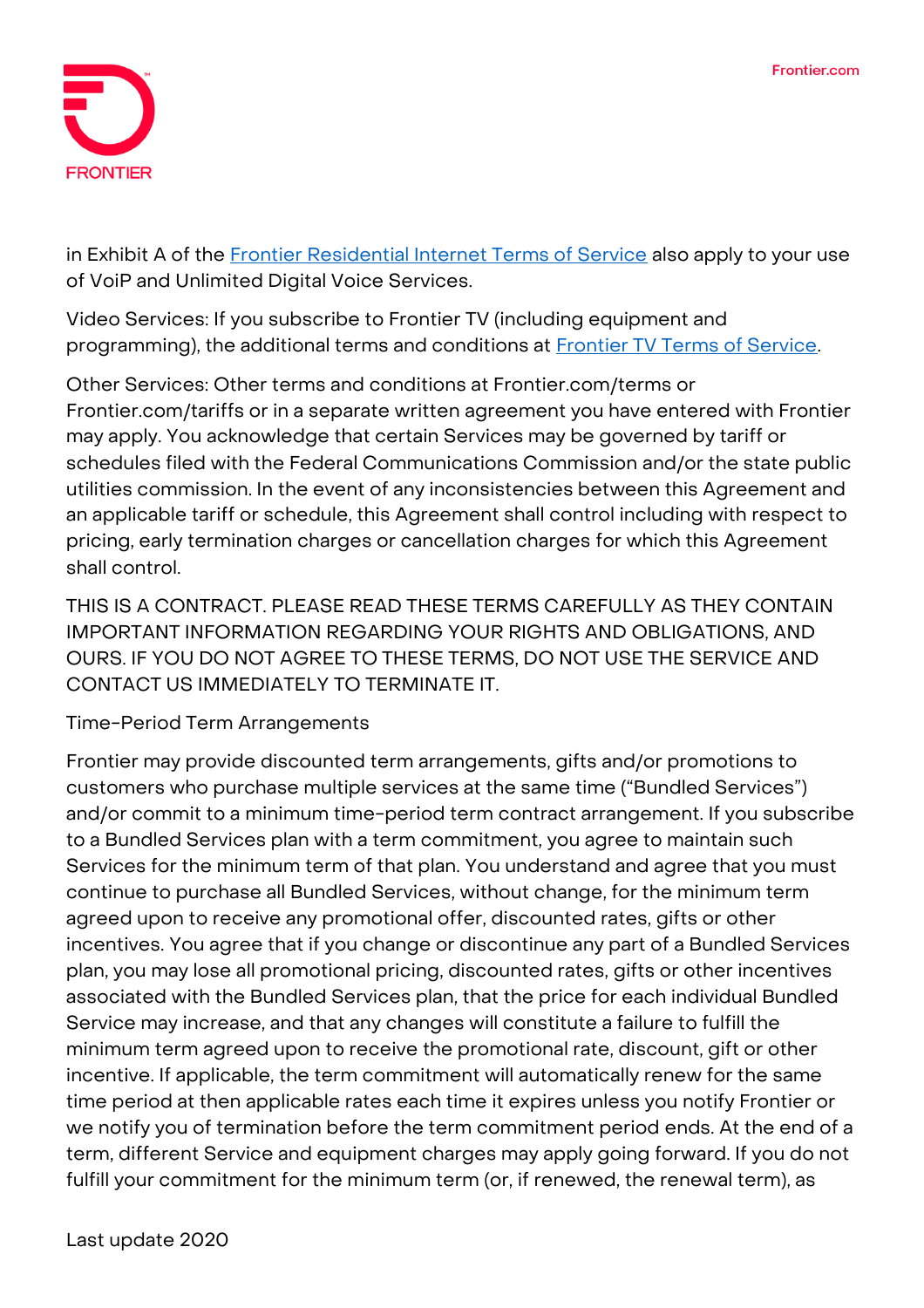

agreed at the time you ordered service, you will be liable for and agree to pay to Frontier the applicable early termination fee ("ETF").

# **Service Charges**

The applicable charges, including equipment charges, for Service are identified at the time Service is ordered. Your invoice may also contain certain other charges (including, without limitation, taxes and other fees and charges such as account activation, equipment delivery and handling fees, installation charges, and Frontierinitiated surcharges and fees, administrative or reactivation fees, a paper billing fee, or other cost recovery assessments, interest on past due balances, returned payment fees, ETFs, equipment charges and fees and other nonrecurring or recurring charges) and you agree to pay such other charges by the due date set forth in your monthly invoice. It is your responsibility to review your bill carefully and contact Frontier within thirty (30) days after receiving it if there are any charges you dispute or that are inconsistent with the information provided to you at the time you placed an order for Service. Unless otherwise prohibited by law or guaranteed by a Price Protection Plan (PPP) with Frontier, Frontier may, at any time and in its sole discretion, change or modify the monthly rates, fees and surcharges you are billed for Services, including any additional charges or fees for equipment. We may notify you of any such changes by posting notice on the Frontier website, by sending notice via e-mail or postal mail, or by a bill message or insert. Continuing to use the Service after notice of a change is acceptance of the change. If you do not agree to the change made by Frontier, you must stop using the Service and notify Frontier. The waiver of any fees or charges is at our discretion.

Frontier will bill you monthly for all charges associated with the Service. Payment in full is due no later than the due date indicated on your bill. You are responsible for paying any taxes, surcharges, fees and assessments imposed from time to time in connection with these Services. Frontier may, in its sole discretion, retroactively bill you for Services, taxes and other fees and charges if it determines the prior billing was missed, incomplete or incorrect. If you have authorized payment by credit card or by debiting a bank account, no additional notice or consent is required before we invoice the credit card or debit the bank account for all amounts due to us for any reason. We may accept late payments, partial payments or any payments marked as being "payment in full" or as being settlement of any dispute without losing any of our rights under this Agreement. You agree Frontier may charge you a convenience fee associated with a customer service representative processing your payment. A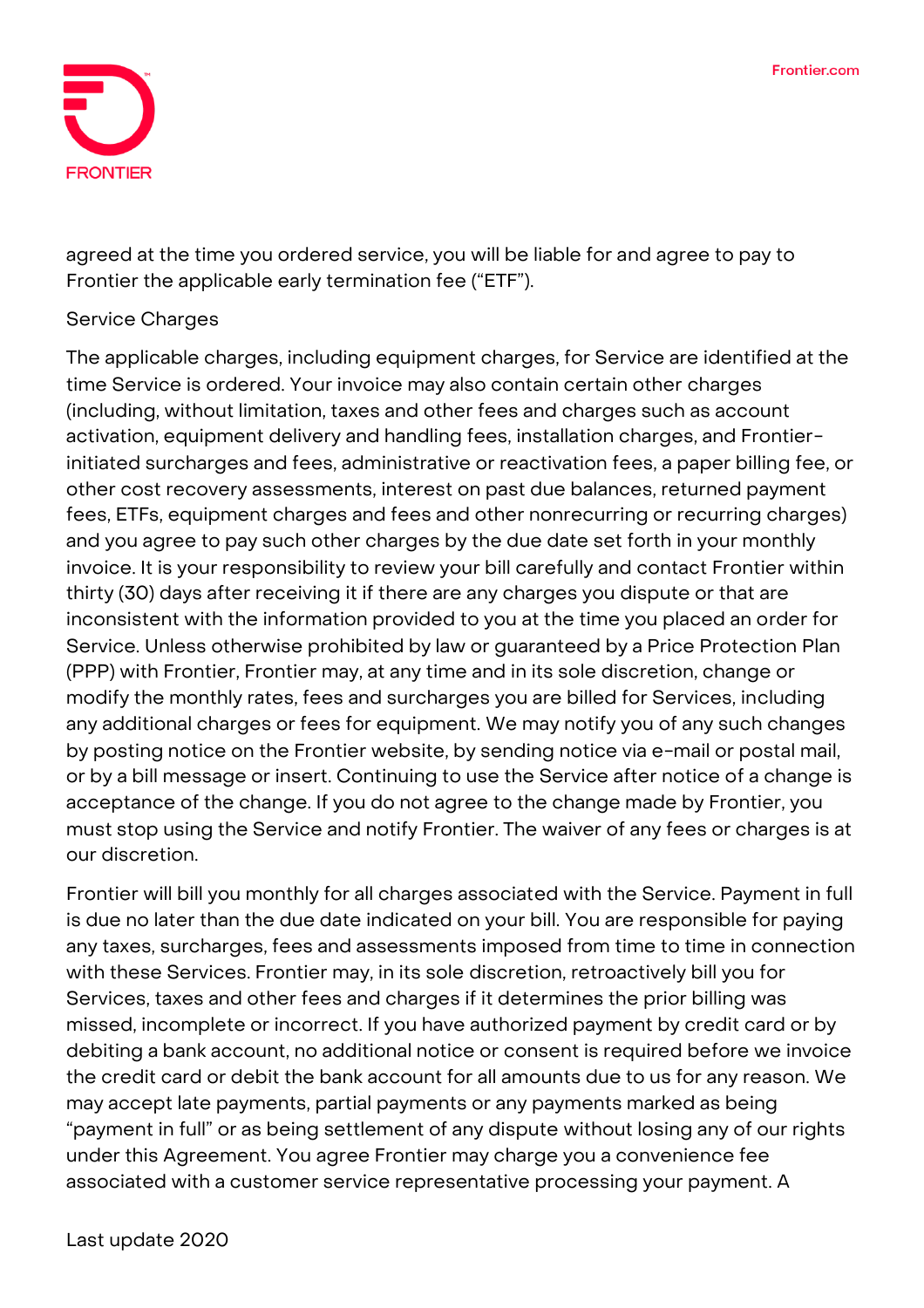

reasonable handling charge, up to \$35.00 depending on the state in which you subscribe to Service, will be assessed for all checks returned for insufficient funds, closed account, or any other insufficiency or discrepancy. A late payment fee up to \$10 and/or a late payment fee at the rate of 1.5% per month or the highest rate allowed by law may be applied to any unpaid amount after the payment due date. This late payment fee will be in addition to and not in lieu of any other remedies we may have hereunder or under the law. If we do not receive notice of a payment dispute within ninety (90) days after your receipt of a bill, the bill will not be subject to further challenge by you.

Frontier may evaluate your credit history before modifying or providing you Service. In order to establish an account with us and/or obtain or modify the Service, you hereby authorize us to obtain a report from a consumer credit agency and to exchange information with others in connection with determining your creditworthiness. Frontier or its agents may report information about your Service account, including unpaid balances, to credit bureaus. If you are late or delinquent in any payment to us, you also authorize us to report any late payment or nonpayment to consumer credit reporting agencies. Late payments, missed payments or other defaults on your account may be reflected in your credit report. We may also charge you a reactivation fee or decline to reinstate Service if Service is suspended or terminated. In the event we utilize a collection agency or resort to legal action to recover an unpaid balance, you agree to reimburse us for all expenses incurred to recover such unpaid balance, including reasonable attorneys' fees and costs. You expressly authorize, and specifically consent to allowing, Frontier and/or its outside collection agencies, outside counsel, or other agents to contact you in connection with any and all matters relating to unpaid past due charges billed by Frontier to you. You agree that, for attempts to collect unpaid past due charges, such contact may be made to any mailing address, telephone number, cellular phone number, email address, or any other electronic address that you have provided, or may in the future provide, to Frontier.

You authorize Frontier to use outside payment processing agencies or other companies for purposes of paying any refund owed to you. You agree that we or the outside payment processing agency or other company that is responsible for your refund may determine in our or, if applicable, their sole and absolute discretion the form of any refund that we issue to you under this Agreement, and such form may include a credit on your next statement, a check, or a prepaid debit card.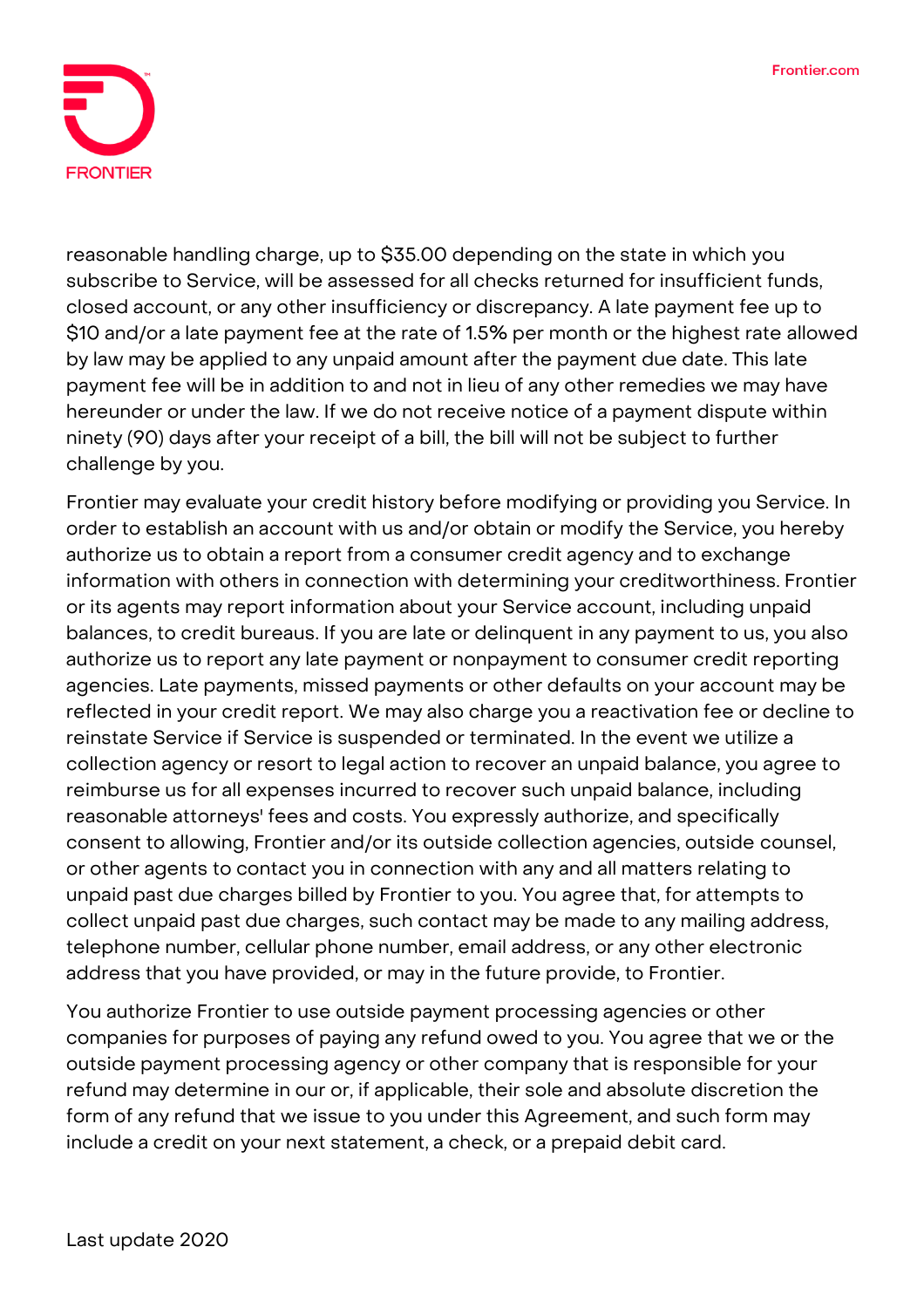

Some customers may receive the Services through a special arrangement with their property owner, property manager or association. If you have such an arrangement, this Agreement shall apply to the Services, except that Frontier may not directly charge you for the Services provided to you as part of the special arrangement. You will be responsible for fees and charges associated with additional Service orders. You may also have an additional agreement or contract with your property owner, property manager or association that covers any special arrangement. Any such additional agreement or contract is outside the terms of this Agreement and Frontier is not responsible for nor bound by the terms of any agreement you may have with your property owner, property manager or association.

# **Use of Service**

All use of the Service must be lawful. You agree not to use or to allow others to use the Service for illegal or inappropriate activities, including but not limited to: invading another person's privacy; unlawfully using, possessing, posting, transmitting or disseminating obscene, profane or pornographic material; posting, transmitting, distributing or disseminating content that is unlawful, threatening, abusive, harassing, libelous, slanderous, defamatory or otherwise offensive or objectionable. Customers may not retransmit the Service or make the Service available to anyone outside the premises (i.e. Wi-Fi or other methods of networking). Customers may not use the Service to host any type of commercial server.

**Network Management, Acceptable Use and Satellite Fair Access and Wi-Fi Service**

Your use of the Service is subject to Frontier's **Network Management Policy**, [Acceptable Use Policy,](https://frontier.com/~/media/corporate/policies/aup-residential.ashx?la=en) and [Satellite Fair Access Policy](https://frontier.com/~/media/corporate/policies/frontier-broadband-fair-access-policy-satellite.ashx?la=en) posted at [frontier.com/corporate/policies.](http://frontier.com/corporate/policies) You agree to comply with these policies, which Frontier may modify at any time. In addition, customers must comply with all Frontier network, bandwidth, data storage and usage guidelines in this Agreement and Frontier's policies. Customers whose use of the Service violates any of the provisions of the Agreement or Frontier's policies may have their Service terminated without notice. Frontier, at its sole discretion, may suspend, terminate or apply additional charges to the Service if Service usage by the Customer is determined, by the Company, to be excessive or abusive in any manner. Further, with the rise in spam, viruses and other instances of malware found on the Internet, Frontier reserves the right to restrict or block known ports that in the past have allowed for the transfer of spam, viruses, and other malware.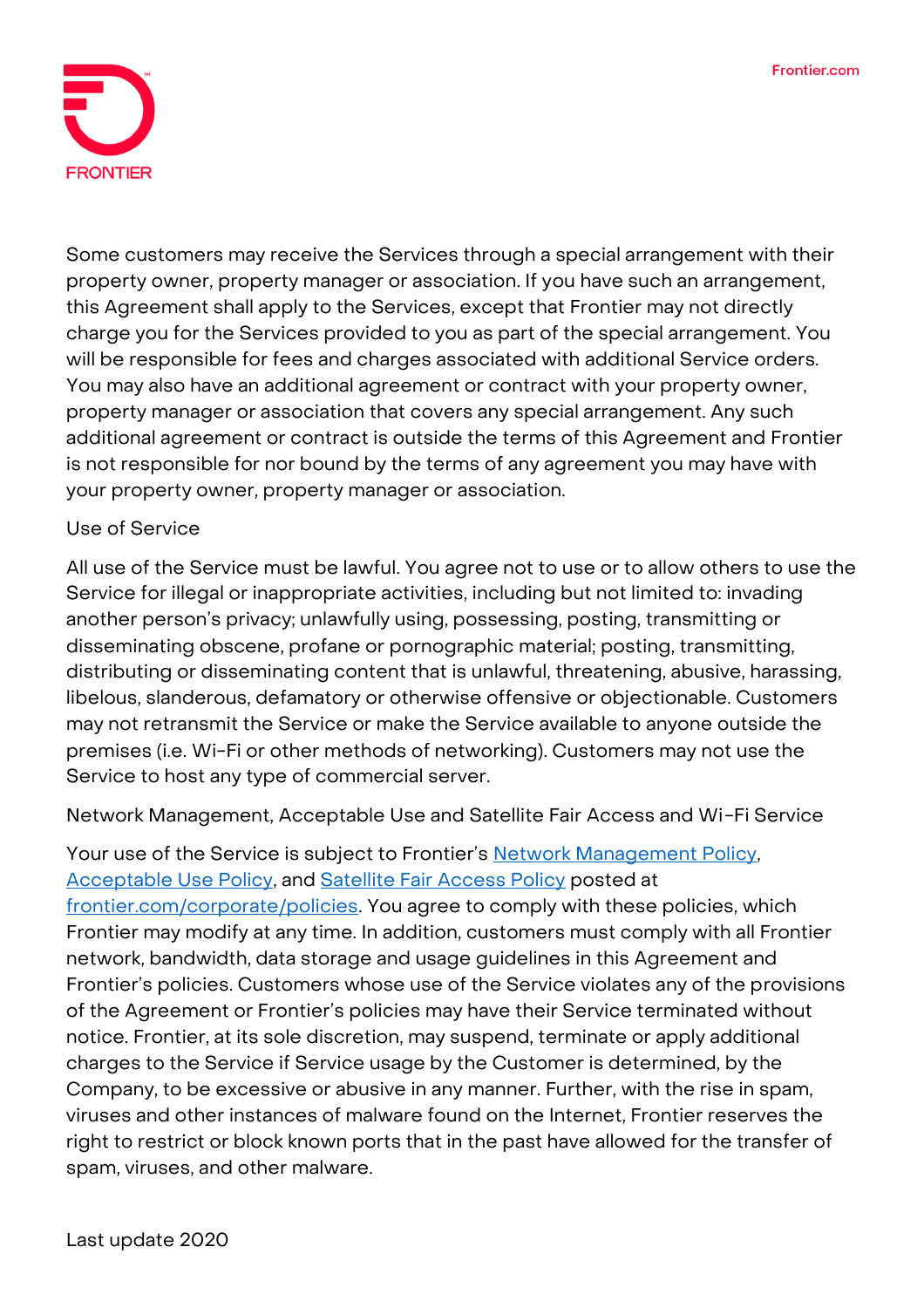

**Management of Your Computer, Data and Security**

You are responsible for the security of your computer, hardware, software applications, data and files. Frontier shall not be liable for any damage or loss to your computer, hardware, software applications, data and files. We make no representation or warranty that any software or content installed on your computer(s) or that you download using the Service does not contain a virus or other harmful feature, and it is your sole responsibility to take appropriate precautions to protect your computer and all other personal equipment, software and hardware from damage to their software, files or data as a result of any such virus or other harmful feature.

You are solely responsible for obtaining, maintaining and updating all equipment and software necessary to use the Service, and for management of your information, including but not limited to back-up and restoration of your data.

**YOU AGREE THAT FRONTIER IS NOT RESPONSIBLE FOR THE LOSS OF YOUR DATA OR FOR THE BACK-UP OR RESTORATION OF YOUR DATA, REGARDLESS OF WHETHER THIS DATA IS MAINTAINED ON OUR SERVERS OR YOUR DEVICE(S). YOU SHOULD ALWAYS BACK-UP ANY IMPORTANT INFORMATION SEPARATELY FROM DATA STORED ON FRONTIER'S OR ANY THIRD PARTY'S SERVERS.**

Wi-Fi Service and access to Service using a Wi-Fi radio, wireless modem or router or Wi-Fi hotspots is provided over wireless radio waves, which means that your transmissions could be intercepted by unauthorized persons. If you are in a public area or using wireless access, others may be able to view the content on your device. You assume all risk and release Frontier in the event of any damage you may suffer during use of Wi-Fi Service or Service using a wireless modem, router or equipment, including the introduction of any viruses that may occur or breaches from unauthorized third parties.

# **Telephone Numbers**

We may assign telephone numbers in connection with the service subscribed to. You have no proprietary right to any such identifiers, and we reserve the right to change them upon notice to you.

# **Theft and Fraud**

If your Service or equipment is lost, stolen, accessed by a third party or fraudulently used, then you are responsible for all usage incurred before we receive notice from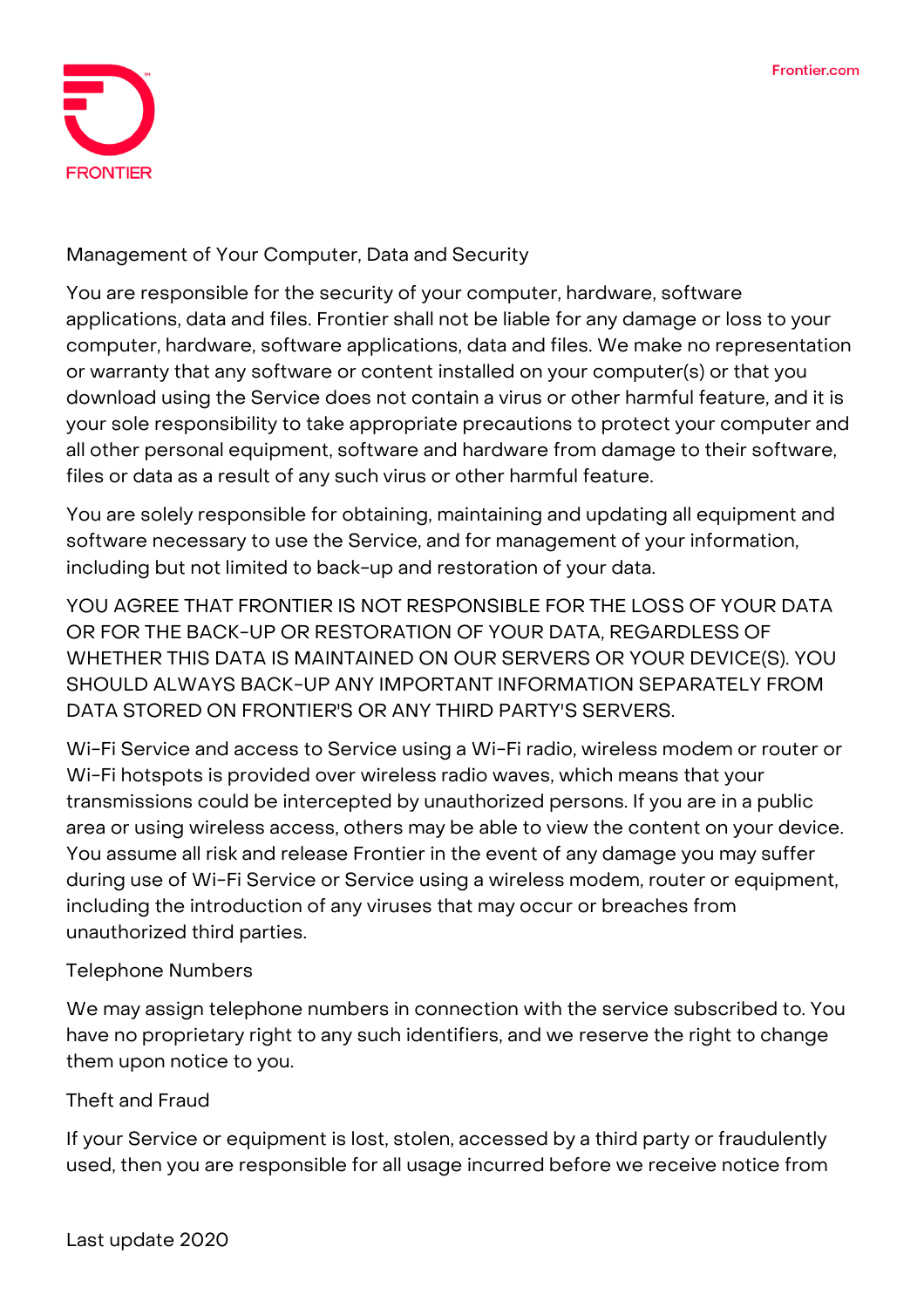

you of such loss or theft. You agree to cooperate in the investigation of fraud or theft and to provide us with such information and documentation as we may request (including affidavits and police reports).

# **Software**

Frontier may provide you, for a fee or at no charge, software for use in connection with the Service that is owned by Frontier or its third-party licensors, providers and suppliers ("Software"). We reserve the right to update, upgrade or change the Software remotely or otherwise and to make related changes to the settings and software on your computer or equipment, and you agree to permit such changes and access to your computer and equipment at any time. You must use the Software only in connection with the Service and for no other purpose. Certain Software may be accompanied by an end user license agreement ("EULA") from Frontier or a third party. Your use of the Software is governed by the terms of that EULA and by this Agreement, where applicable. You must not install or use any Software that is accompanied by or includes a EULA unless you first agree to the terms of the EULA.

#### **Discontinuation or Termination**

Frontier reserves the right to modify or discontinue the Service (including monthly rates and other charges), temporarily or permanently. If Frontier makes a change that would have a material impact on your Service, Frontier will give you notice as provided in the NOTICE section below. The terms and conditions for changes, if any, will be included in the notice and will be automatically incorporated by reference to this Agreement at: [frontier.com/terms.](https://frontier.com/corporate/terms) Your continued subscription to the Service after the effective date of the change constitutes your acceptance of the changes and the associated terms and conditions. In lieu of notice and Web site posting, Frontier may instead, at its sole discretion, require customers to enter into an agreement with Frontier regarding temporary material changes.

We may also discontinue or terminate Service if: you do not honor any provision of this Agreement (including payment obligations to Frontier for these or any other Frontier services); you use the Service in a manner that adversely affects other customers or harasses our customers or employees; you or others use the Service to engage in fraud or unlawful conduct or are suspected of doing so; or any regulatory agency, legislative body or court restricts or otherwise prevents Frontier from furnishing the Service.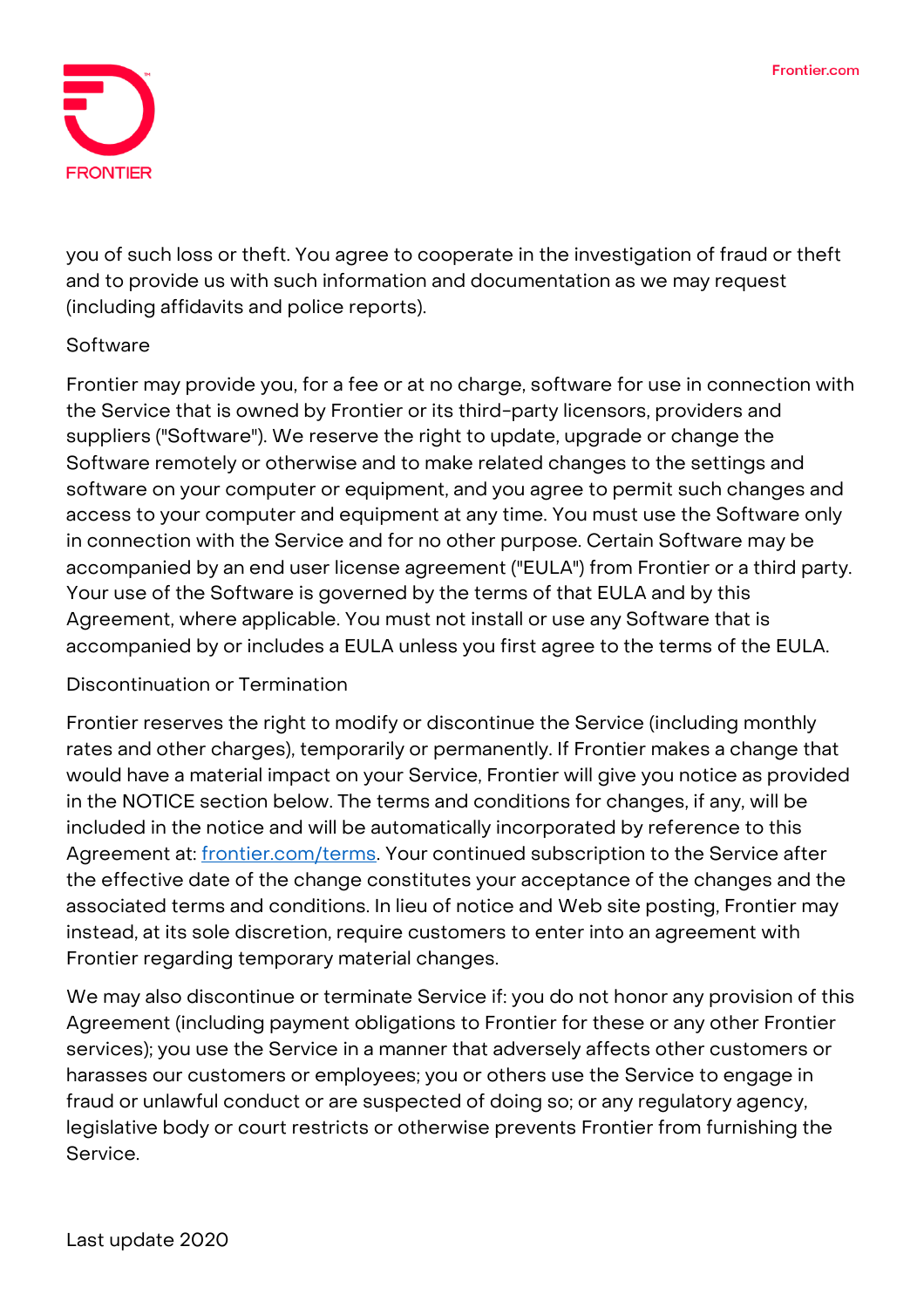

Unless otherwise required by applicable law, your termination of Service may be effective on the last day of your Frontier billing cycle for all applicable Services, and you are responsible for all charges incurred through the date of termination. Installation or setup fees paid at the initiation of the Service, if any, are not refundable. Termination of Service by us will be effective as provided in our notice to you. Upon termination for any reason, you will be responsible for payment of all outstanding account balances and equipment fees accrued through the date of termination. If a termination is a result of violation by you of the terms of this Agreement, you may also be liable to pay the applicable ETF charge. If your Service is terminated for any reason, you may be required to pay a reconnection fee before Services is reactivated.

You may terminate the Service by giving written notice to the address provided in the Notice section below or contacting Frontier Customer Service if we do not remedy any ongoing breach of the terms and conditions in this Agreement within thirty (30) days after Frontier's receipt of notice from you of such alleged breach.

**To the extent permitted by applicable law, your exclusive remedy for a breach by Frontier is (i) termination of service by you, and/or (ii) a credit or refund of the charges you paid after providing notice to Frontier of the alleged breach or any other dispute, but not to exceed charges for ninety (90) days. If you fail to provide Frontier with notice and an opportunity to cure, to the extent permitted by applicable law, termination of service by you is your exclusive remedy for any breach by Frontier.**

You agree that if your Service is terminated for any reason, Frontier has the right to immediately delete all data, files and other information (including any email, address book and/or web storage content) stored in or for your account without further notice to you.

# **Warranties and Limitation of Liability**

**YOU ACKNOWLEDGE AND AGREE THAT THE SERVICE SUPPLIED HEREUNDER IS PROVIDED ON AN "AS IS" OR "AS AVAILABLE" BASIS, WITH ALL FAULTS. EXCEPT AS OTHERWISE SPECIFICALLY SET FORTH IN THIS AGREEMENT AND AS OTHERWISE SPECIFICALLY SET FORTH IN ANY MANUFACTURER WARRANTY FOR ANY EQUIPMENT PROVIDED BY FRONTIER (BUT ONLY IF SUCH WARRANTY IS INCLUDED WITH SUCH EQUIPMENT), FRONTIER (AND ITS OFFICERS, EMPLOYEES, PARENT, SUBSIDIARIES, AND AFFILIATES) (COLLECTIVELY, THE "FRONTIER PARTIES"), ITS THIRD PARTY LICENSORS, PROVIDERS AND SUPPLIERS, DISCLAIM ANY AND ALL WARRANTIES AND CONDITIONS FOR THE SERVICE, WHETHER EXPRESS OR**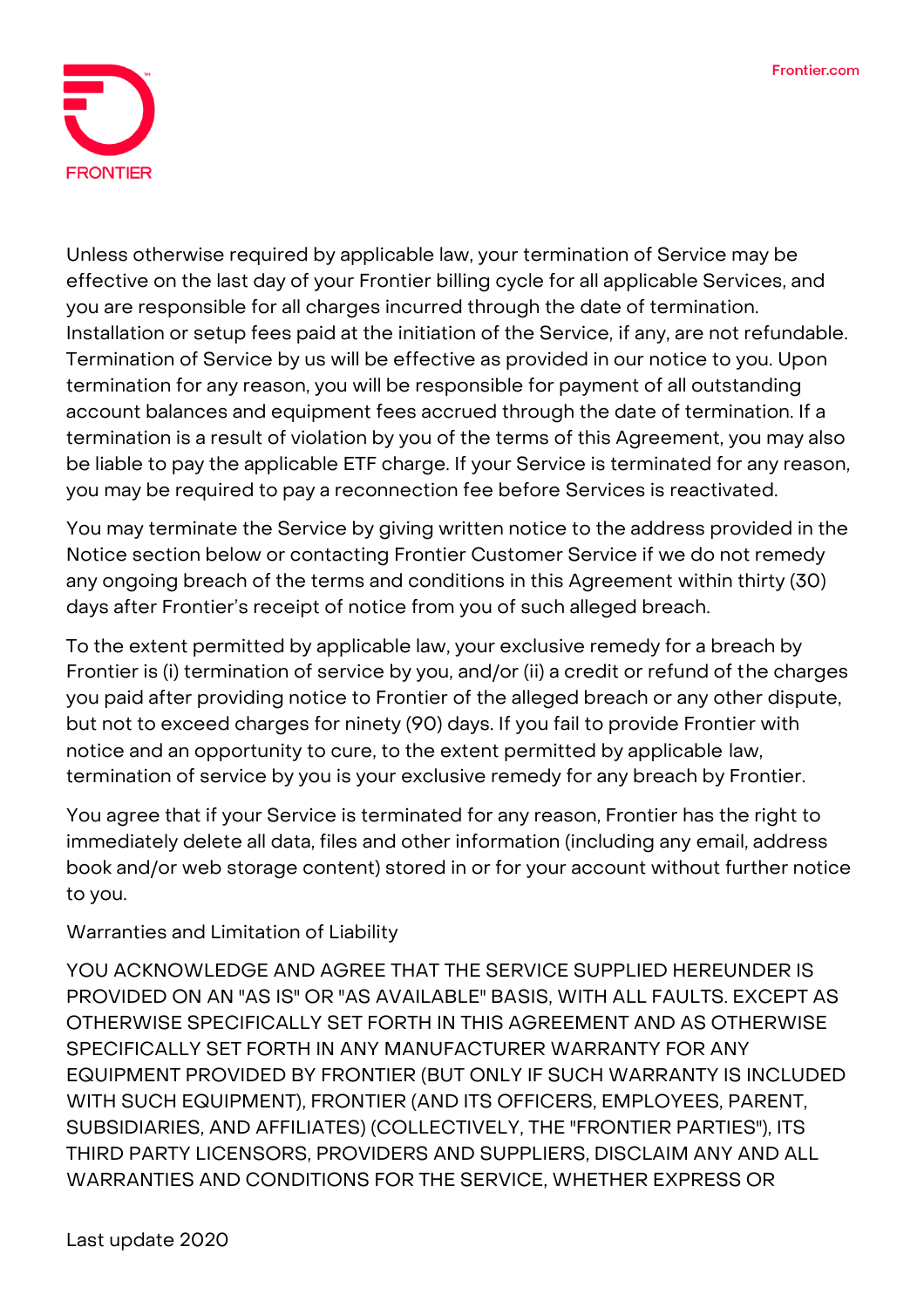

**IMPLIED, INCLUDING BUT NOT LIMITED TO THE IMPLIED WARRANTIES OF MERCHANTABILITY AND FITNESS FOR A PARTICULAR PURPOSE, ACCURACY, NON-INFRINGEMENT, NON- INTERFERENCE, TITLE, COMPATIBILITY OF COMPUTER SYSTEMS, COMPATIBILITY OF SOFTWARE PROGRAMS, INTEGRATION, AND THOSE ARISING FROM COURSE OF DEALING, COURSE OF TRADE, OR ARISING UNDER STATUTE. ALSO, THERE IS NO WARRANTY OF WORKMANLIKE EFFORT OR LACK OF NEGLIGENCE. NO ADVICE OR INFORMATION GIVEN BY FRONTIER OR ITS REPRESENTATIVES SHALL CREATE A WARRANTY WITH RESPECT TO ADVICE PROVIDED.**

**FRONTIER DOES NOT WARRANT OR GUARANTEE THAT SERVICE CAN BE PROVISIONED TO YOUR LOCATION, OR THAT PROVISIONING WILL OCCUR ACCORDING TO A SPECIFIED SCHEDULE, EVEN IF FRONTIER HAS ACCEPTED YOUR ORDER FOR SERVICE. THE PROVISIONING OF SERVICE IS SUBJECT TO NETWORK AVAILABILITY, CIRCUIT AVAILABILITY, LOOP LENGTH, THE CONDITION OF YOUR TELEPHONE LINE AND WIRING INSIDE YOUR LOCATION, AND YOUR COMPUTER/DEVICE CONFIGURATION AND CAPABILITIES, AMONG OTHER FACTORS.**

**FRONTIER DOES NOT WARRANT THAT THE SERVICE OR EQUIPMENT PROVIDED BY FRONTIER WILL PERFORM AT A PARTICULAR SPEED, BANDWIDTH OR DATA THROUGHPUT RATE, OR WILL BE UNINTERRUPTED, ERROR-FREE, SECURE, OR FREE OF VIRUSES, WORMS, DISABLING CODE OR CONDITIONS, OR THE LIKE. FRONTIER SHALL NOT BE LIABLE FOR LOSS OF YOUR DATA, OR IF CHANGES IN OPERATION, PROCEDURES, OR SERVICES REQUIRE MODIFICATION OR ALTERATION OF YOUR EQUIPMENT, RENDER THE SAME OBSOLETE OR OTHERWISE AFFECT ITS PERFORMANCE.**

**IN NO EVENT SHALL THE FRONTIER PARTIES OR FRONTIER'S THIRD PARTY LICENSORS, PROVIDERS OR SUPPLIERS BE LIABLE FOR: (A) ANY INDIRECT, PUNITIVE, SPECIAL, CONSEQUENTIAL OR INCIDENTAL DAMAGES, INCLUDING WITHOUT LIMITATION, LOST PROFITS OR LOSS OF REVENUE, LOSS OF PROGRAMS OR INFORMATION OR DAMAGE TO DATA ARISING OUT OF THE USE, PARTIAL USE OR INABILITY TO USE THE SERVICE, OR RELIANCE ON OR PERFORMANCE OF THE SERVICE, REGARDLESS OF THE TYPE OF CLAIM OR THE NATURE OF THE CAUSE OF ACTION, INCLUDING WITHOUT LIMITATION, THOSE ARISING UNDER CONTRACT, TORT, NEGLIGENCE OR STRICT LIABILITY, EVEN IF FRONTIER HAS BEEN ADVISED OF**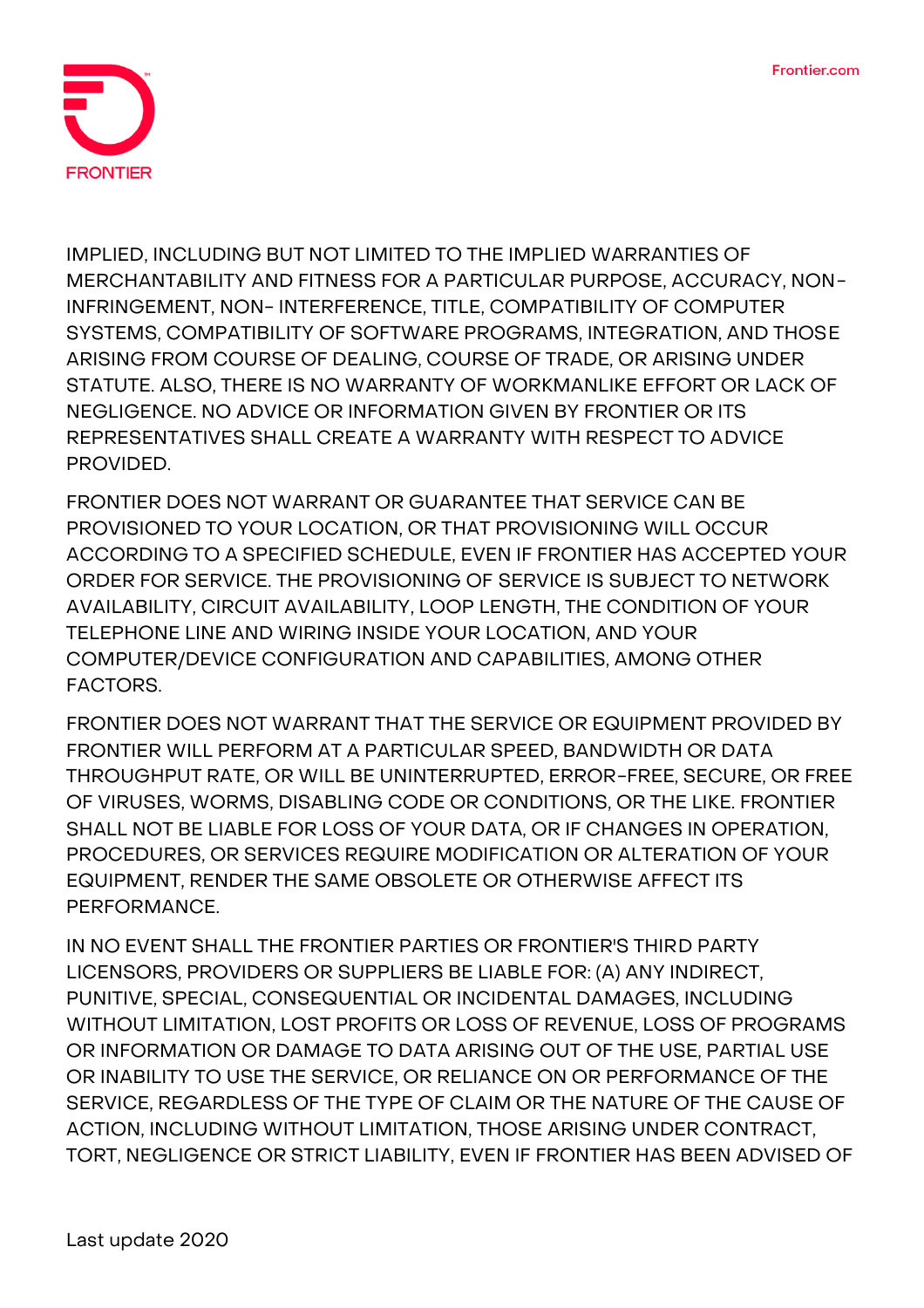

**THE POSSIBILITY OF SUCH CLAIM OR DAMAGES, OR (B) ANY CLAIMS AGAINST YOU BY ANY OTHER PARTY.**

**THE LIABILITY OF THE FRONTIER PARTIES, OR (SUBJECT TO ANY DIFFERENT LIMITATIONS OF LIABILITY IN THIRD PARTY END USER LICENSE OR OTHER AGREEMENTS) OUR THIRD PARTY LICENSORS, PROVIDERS OR SUPPLIERS, FOR ALL CATEGORIES OF DAMAGES SHALL NOT EXCEED A PRO RATA CREDIT FOR THE MONTHLY FEES (EXCLUDING ALL NONRECURRING CHARGES, REGULATORY FEES, SURCHARGES, FEES AND TAXES) YOU HAVE PAID TO FRONTIER FOR THE SERVICE DURING THE NINETY (90) DAY PERIOD PRIOR TO WHEN SUCH CLAIM AROSE, WHICH SHALL BE YOUR SOLE AND EXCLUSIVE REMEDY REGARDLESS OF THE TYPE OF CLAIM OR NATURE OF THE CAUSE OF ACTION.**

**ALL OF THE FOREGOING LIMITATIONS STATED IN THIS SECTION SHALL APPLY TO THE FULL EXTENT PERMITTED BY LAW AND ARE NOT INTENDED TO ASSERT ANY LIMITATIONS OR DEFENSES WHICH ARE PROHIBITED BY LAW.**

**ALL LIMITATIONS AND DISCLAIMERS STATED IN THIS SECTION ALSO APPLY TO FRONTIER'S THIRD PARTY LICENSORS, PROVIDERS AND SUPPLIERS, AS INTENDED THIRD PARTY BENEFICIARIES OF THIS AGREEMENT.**

**THE REMEDIES EXPRESSLY SET FORTH IN THIS AGREEMENT ARE YOUR SOLE AND EXCLUSIVE REMEDIES. YOU MAY HAVE ADDITIONAL RIGHTS UNDER CERTAIN LAWS (SUCH AS CONSUMER LAWS), WHICH DO NOT ALLOW THE EXCLUSION OF IMPLIED WARRANTIES, OR THE EXCLUSION OR LIMITATION OF CERTAIN DAMAGES. IF THESE LAWS APPLY, OUR EXCLUSIONS OR LIMITATIONS MAY NOT APPLY TO YOU.**

# **Indemnification**

You agree to defend, indemnify and hold harmless the Frontier Parties against all liabilities, costs and expenses, including reasonable attorneys' and experts' fees, related to or arising from your use of the Service (or the use of your Service by anyone else): (a) in violation of applicable laws, regulations or this Agreement; (b) to access the Internet or to transmit or post any message, information, software, images or other materials via the Internet; (c) in any manner that harms any person or results in the personal injury or death of any person or in damage to or loss of any tangible or intangible (including data) property; or (d) claims for infringement of any intellectual property rights arising from or in connection with your use of the Service.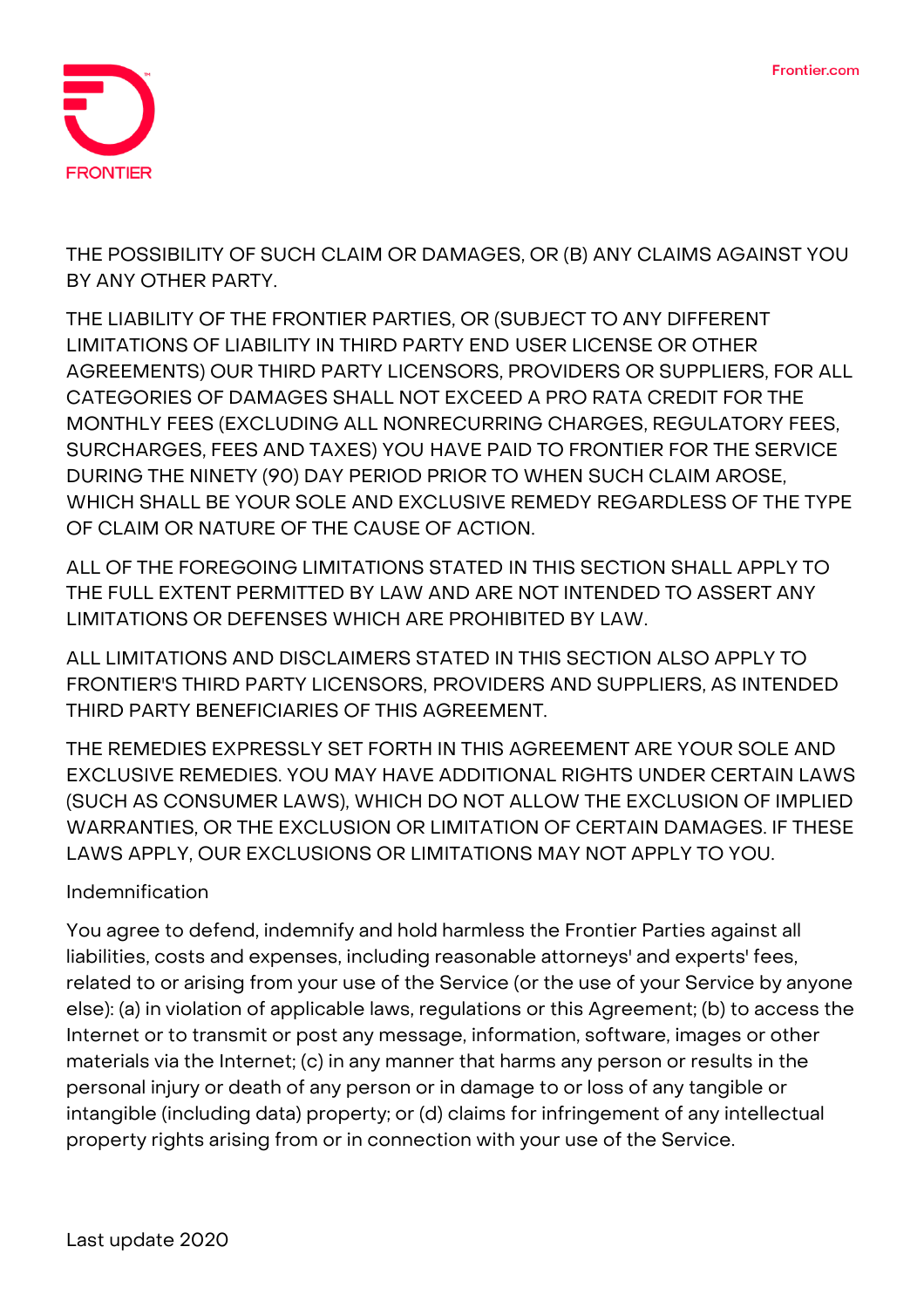

# **Dispute Resolution with Frontier by Binding Arbitration**

### **\*\*\*PLEASE READ THIS CAREFULLY. IT AFFECTS YOUR RIGHTS \*\*\***

Frontier encourages you to contact our Customer Service department if you have concerns or complaints about your Service or Frontier. Generally, customer complaints can be satisfactorily resolved in this way. In the unlikely event that you are not able to resolve your concerns through our Customer Service department, you and Frontier each agree to resolve all disputes through binding arbitration or a small claims court rather than lawsuits in courts of general jurisdiction, jury trials, or class actions. Arbitration is more informal than a lawsuit. Arbitration uses a neutral arbitrator instead of a judge or jury, allows for more limited discovery than in court, and is subject to very limited review by courts. Arbitrators can award the same damages and individual relief affecting individual parties that a court can award, including an award of attorneys' fees if the law allows. For any non-frivolous claim that does not exceed \$75,000, Frontier will pay all costs of the arbitration. Moreover, in arbitration you are entitled to recover attorneys' fees from Frontier for your own dispute to the same extent as you would be in court. In addition, under certain circumstances (as explained below), Frontier will pay you more than the amount of the arbitrator's award if the arbitrator awards you an amount that is greater than what Frontier has offered you to settle the dispute.

**Arbitration Agreement:**

(a) You and Frontier agree to arbitrate **all disputes and claims** between us related to or associated with the Service. This agreement to arbitrate is intended to be broadly interpreted. It includes, but is not limited to, all claims arising out of or relating to any aspect of our relationship, whether based in contract, tort, statute, fraud, misrepresentation or any other legal theory, that arose either before or during this or any prior Agreement, or that may arise after termination of this Agreement. It also includes claims that currently are the subject of class action or purported class action litigation in which you are not a member of a certified class. References to "Frontier, "you" and "us" include our respective subsidiaries, affiliates, agents, employees, predecessors in interest, successors, and assigns, as well as all authorized or unauthorized users or beneficiaries of Frontier Services under this or prior Agreements between us.

Notwithstanding the foregoing agreement, Frontier agrees that it will not use arbitration to initiate debt collection against you except in response to claims you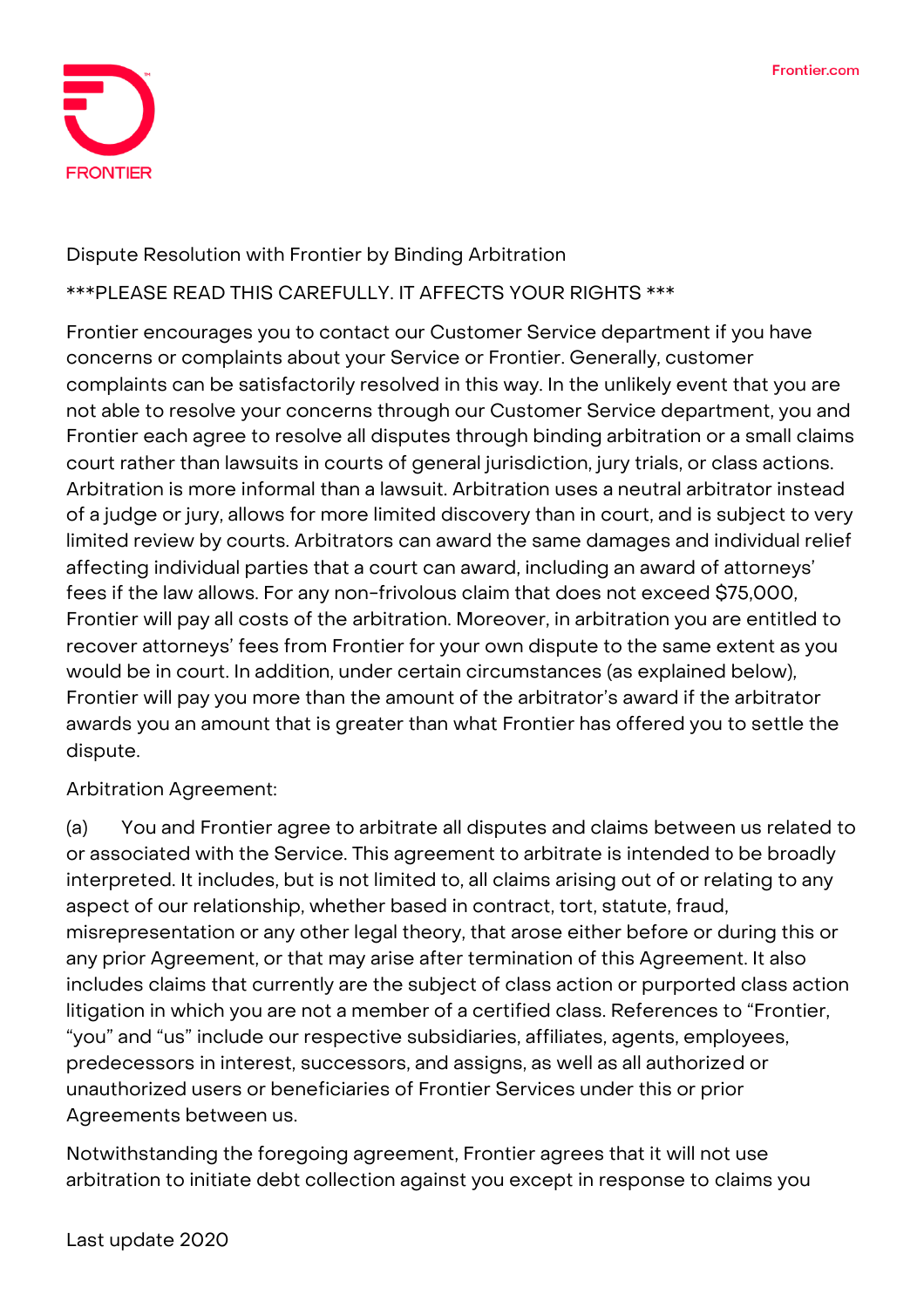

have made in arbitration. In addition, by agreeing to resolve disputes through arbitration, **you and Frontier each agree to unconditionally waive the right to a trial by jury or to participate in a class action, representative proceeding, or private attorney general action.** Instead of arbitration, either party may bring an individual action in a small claims court for disputes or claims that are within the scope of the small claims court's authority. In addition, you may bring any issues to the attention of federal, state, or local agencies, including, for example, the Federal Communications Commission. Such agencies can, if the law allows, seek relief against us on your behalf.

This Agreement evidences a transaction in interstate commerce, and thus the Federal Arbitration Act governs the interpretation and enforcement of this provision, even after the Agreement is terminated.

(b) A party who intends to seek arbitration must first send to the other, by certified mail, a written Notice of Dispute ("Notice"). The Notice to Frontier should be addressed to: Frontier Communications, Legal Department, 401 Merritt 7, Norwalk, CT 06851 ("Notice Address"). The Notice must (1) describe the nature and basis of the claim or dispute, and (2) set forth the specific relief sought ("Demand"). If Frontier and you do not reach an agreement to resolve the claim within thirty (30) days after the Notice is received, you or Frontier may commence an arbitration proceeding. During the arbitration, the amount of any settlement offer made by Frontier or you shall not be disclosed to the arbitrator until after the arbitrator determines the amount, if any, to which you or Frontier is entitled.

(c) The arbitration will be governed by the Consumer Arbitration Rules ("AAA Rules") of the American Arbitration Association ("AAA"), as modified by the terms of this Agreement, and will be administered by the AAA. Procedure, rule and fee information is available from the AAA online at http://www.adr.org, by calling the AAA at 1.800.778.7879, or by calling Frontier at 1.877.462.7320, option 3. The arbitrator is bound by the terms of this Agreement. All issues are for the arbitrator to decide, except that issues relating to the scope and enforceability of the arbitration provision, including the scope, interpretation, and enforceability of section (f) below, are for a court to decide. If your claim is for \$25,000 or less, you may choose whether the arbitration will be conducted solely on the basis of documents submitted to the arbitrator, through a telephonic hearing, or by an in-person hearing as established by the AAA Rules. If your claim exceeds \$25,000, the right to a hearing will be determined by the AAA Rules. Unless Frontier and you agree otherwise, any in-person hearings will take place at a location that the AAA selects in the state of your primary residence. Regardless of the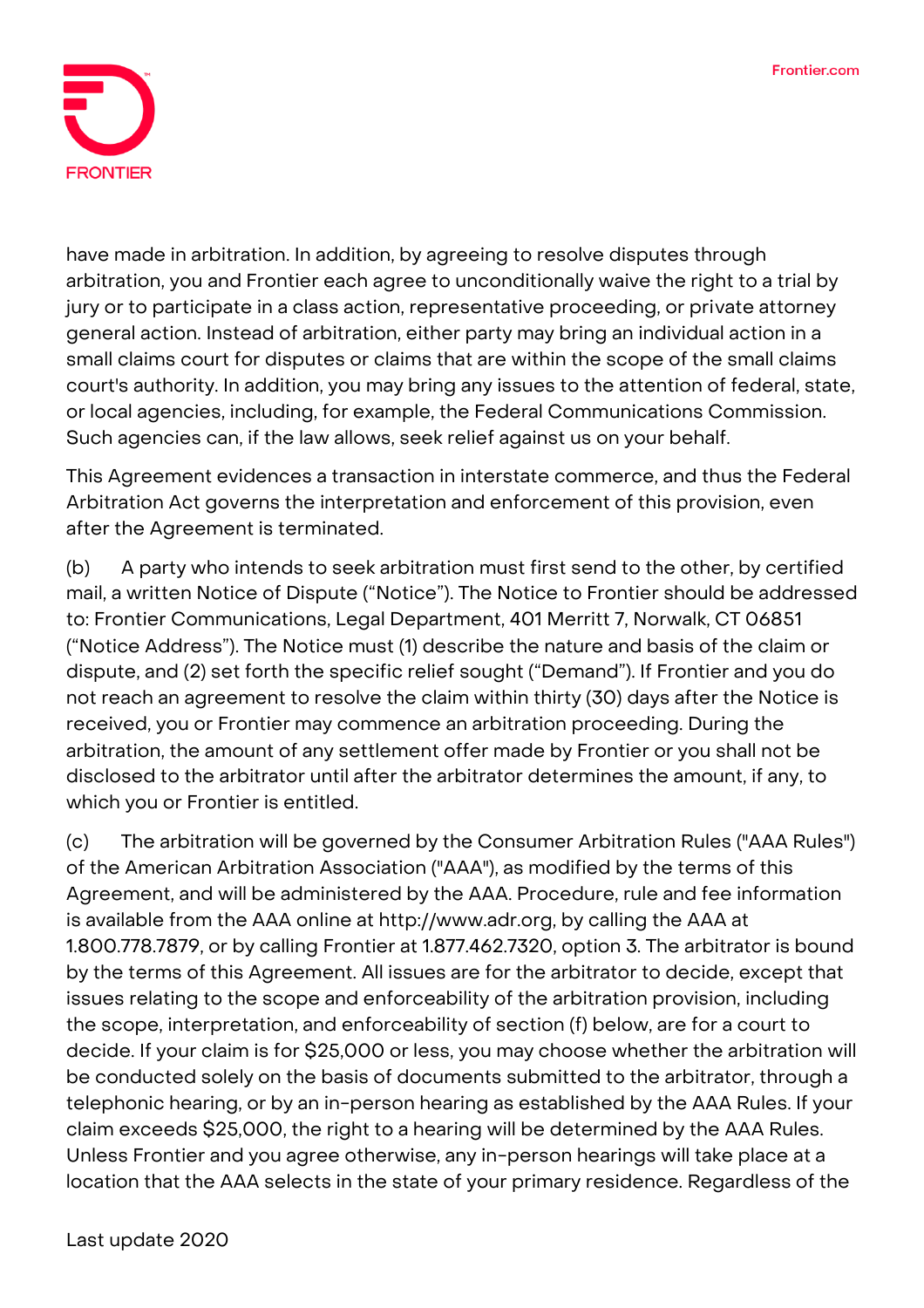

manner in which the arbitration is conducted, the arbitrator shall issue a reasoned written decision sufficient to explain the essential findings and conclusions on which the award is based.

Frontier agrees to pay your AAA filing, administration, and arbitrator fees ("AAA fees") claims for damages of up to \$75,000 and for claims for non-monetary relief up to the value of \$75,000, as measured from either your or Frontier's perspective (but excluding attorneys' fees and expenses). After Frontier receives notice that you have commenced arbitration, it will promptly reimburse you for your payment of the filing fee, unless your claim is for greater than \$75,000. (The filing fee is subject to change by the AAA. If you are unable to pay this fee, Frontier will pay it directly upon receiving a written request.) In addition, Frontier will not pay your share of the AAA fees if the arbitrator finds that either your claim or the relief sought is frivolous or brought for an improper purpose, as measured by the standards of Federal Rule of Civil Procedure 11(b). In such case, the payment of AAA fees will be governed by the AAA Rules, and you agree to reimburse Frontier for all monies previously disbursed by it that are otherwise your obligation to pay under the AAA Rules. If you initiate an arbitration in which you seek relief valued at more than \$75,000 (excluding attorneys' fees and expenses), as measured from wither your or Frontier's perspective, the payment of AAA fees will be governed by the AAA Rules.

(d) If Frontier offers to settle your dispute prior to appointment of the arbitrator and you do not accept the offer, and the arbitrator awards you an amount of money that is more than Frontier's last written settlement offer, then Frontier will pay you the amount of the award or \$5,000 ("the alternative payment"), whichever is greater. If Frontier does not offer to settle your dispute prior to appointment of the arbitrator, and the arbitrator awards you any relief on the merits, then Frontier agrees to pay you the amount of the award or the alternative payment, whichever is greater. The arbitrator may make rulings and resolve disputes as to the payment and reimbursement of fees, expenses, and the alternative payment at any time during the proceeding and upon request from either party made within fourteen (14) days of the arbitrator's ruling on the merits.

(e) Although Frontier may have a right to an award of attorneys' fees and expenses if it prevails, Frontier agrees that it will not seek such an award.

(f) You and Frontier agree to seek, and further agree that the arbitrator may award, only such relief whether in the form of damages, an injunction, or other non-monetary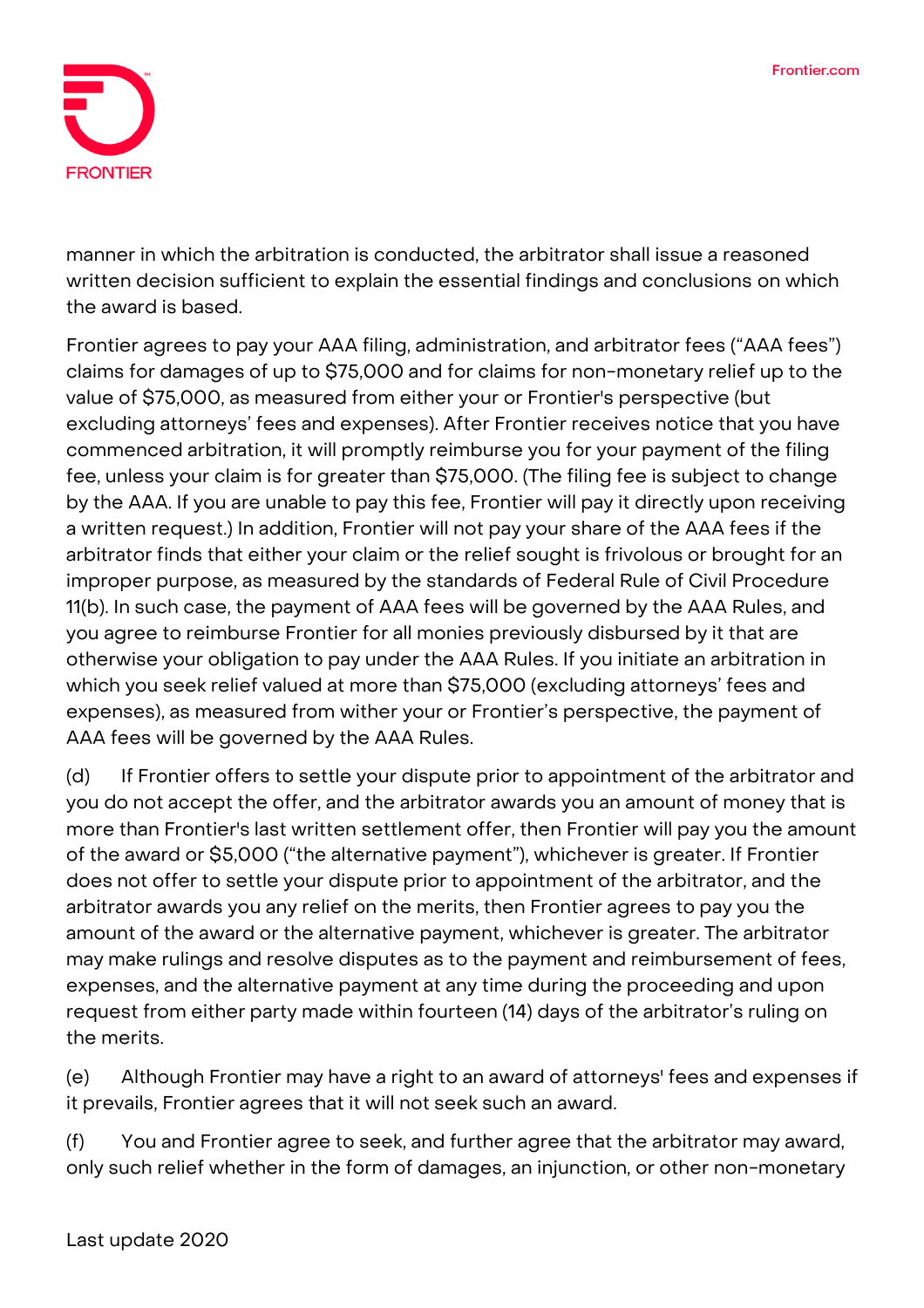

relief as is necessary to resolve any individual injury that either you or Frontier have suffered or may suffer. In particular, if either you or Frontier seeks any nonmonetary relief, including injunctive or declaratory relief, the arbitrator may award relief on an individual basis only, and may not award relief that affects individuals or entities other than you or Frontier. YOU AND FRONTIER AGREE THAT WE EACH MAY BRING CLAIMS AGAINST THE OTHER ONLY IN AN INDIVIDUAL CAPACITY AND NOT AS A PLAINTIFF OR CLASS MEMBER IN ANY PURPORTED CLASS, REPRESENTATIVE, OR PRIVATE ATTORNEY GENERAL PROCEEDING. FURTHERMORE, UNLESS BOTH YOU AND FRONTIER AGREE OTHERWISE IN WRITING, THE ARBITRATOR MAY NOT CONSOLIDATE MORE THAN ONE PERSON'S CLAIMS, AND MAY NOT OTHERWISE PRESIDE OVER ANY FORM OF A CLASS, REPRESENTATIVE, OR PRIVATE ATTORNEY GENERAL PROCEEDING. If a court decides that applicable law precludes enforcement of any of this paragraph (f)'s limitations as to a particular claim for relief, then that claim (and only that claim) must be severed from the arbitration and may be brought in court. Further, an arbitrator's award and any judgment confirming it shall apply only to that specific case and cannot be used in any other case except to enforce the award itself.

(g) Notwithstanding any provision in this Agreement to the contrary, you and Frontier agree that if Frontier makes any change to this arbitration provision during the period of time that you are receiving Frontier services, you may reject that change by providing Frontier with written notice within thirty (30) days of the change to the Notice Address provided in (b) above and require Frontier to adhere to the language in this provision. By rejecting any future change, you are agreeing that you will arbitrate any dispute between us in accordance with the language of this provision.

# **Other General Terms**

This Agreement, including all Policies referred to herein, constitutes the entire agreement between you and Frontier with respect to the subject matter hereto and supersedes any and all prior or contemporaneous agreements whether written or oral. No changes by you to this Agreement shall be effective unless agreed to in writing signed by an authorized person at Frontier.

If any provision of this Agreement is found by a court or agency of competent jurisdiction to be unenforceable, the parties nevertheless agree that the remaining provisions of these terms and conditions shall remain in full force and effect. The foregoing does not apply to the prohibition against class or representative actions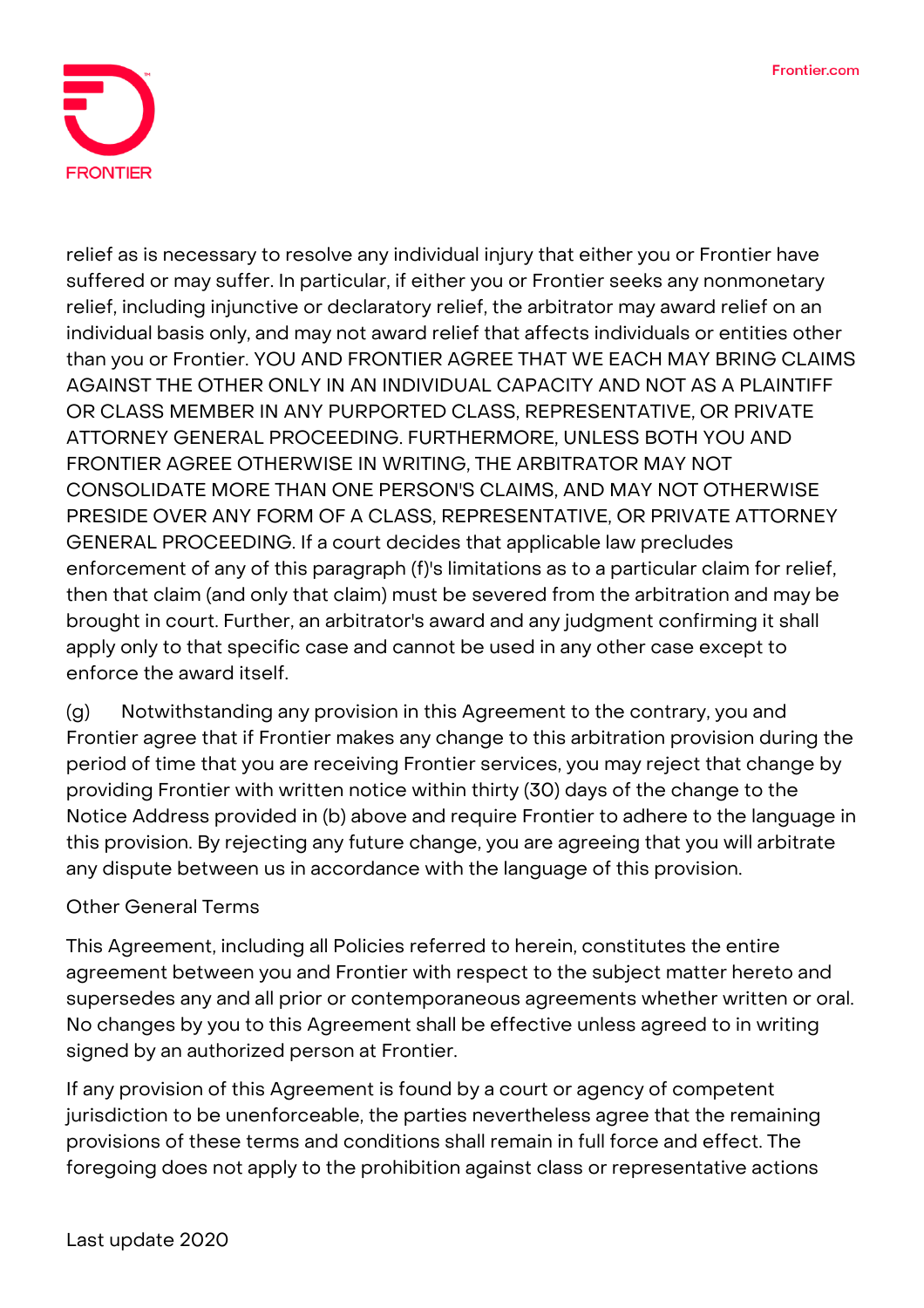

that is part of the arbitration clause; if that provision is found to be unenforceable, the arbitration clause (but only the arbitration clause) shall be null and void.

Except as otherwise required by law, you and Frontier agree that the Federal Arbitration Act and the substantive laws of the state and local area in which Services is provided by Frontier, without reference to its principles of conflicts of laws, will be applied to govern, construe and enforce all of the rights and duties of the parties arising from or related in any way to the subject matter of this Agreement.

All obligations under this Agreement, which, by their nature, would continue beyond the termination of this Agreement, including without limitation, those relating to Warranties and Limitation of Liability, Indemnification and Dispute Resolution with Frontier by Binding Arbitration, shall survive such termination.

Except as expressly set forth in this Agreement, this Agreement shall not provide any third party with a remedy, claim or right of reimbursement. We may assign this Agreement to another entity without any advance consent from or notice to you. You may not assign this Agreement without our consent.

Frontier's failure at any time to insist upon strict compliance with any of the provisions of this Agreement shall not be construed to be a waiver of such terms in the future.

To the fullest extent permitted by law, you and Frontier agree that regardless of any statute or law to the contrary, any claim or cause of action arising out of or related to use of the Service or this Agreement must be filed within one (1) year after such claim or cause of action arose or be forever barred.

The section titles and paragraph headings in this Agreement are for convenience only and have no legal or contractual effect.

# **Our Right to Make Changes**

UNLESS OTHERWISE PROHIBITED BY LAW, FRONTIER MAY CHANGE THE TERMS AND CONDITIONS OF YOUR SERVICE AT ANY TIME BY GIVING YOU 30 DAYS NOTICE BY BILL MESSAGE, BILL INSERT, E-MAIL OR OTHER NOTICE, INCLUDING POSTING NOTICE OF SUCH CHANGES ON THE WWW.FRONTIER.COM WEBSITE. YOU ACCEPT THE CHANGES IF YOU PAY FOR OR USE THE SERVICES AFTER NOTICE IS PROVIDED.